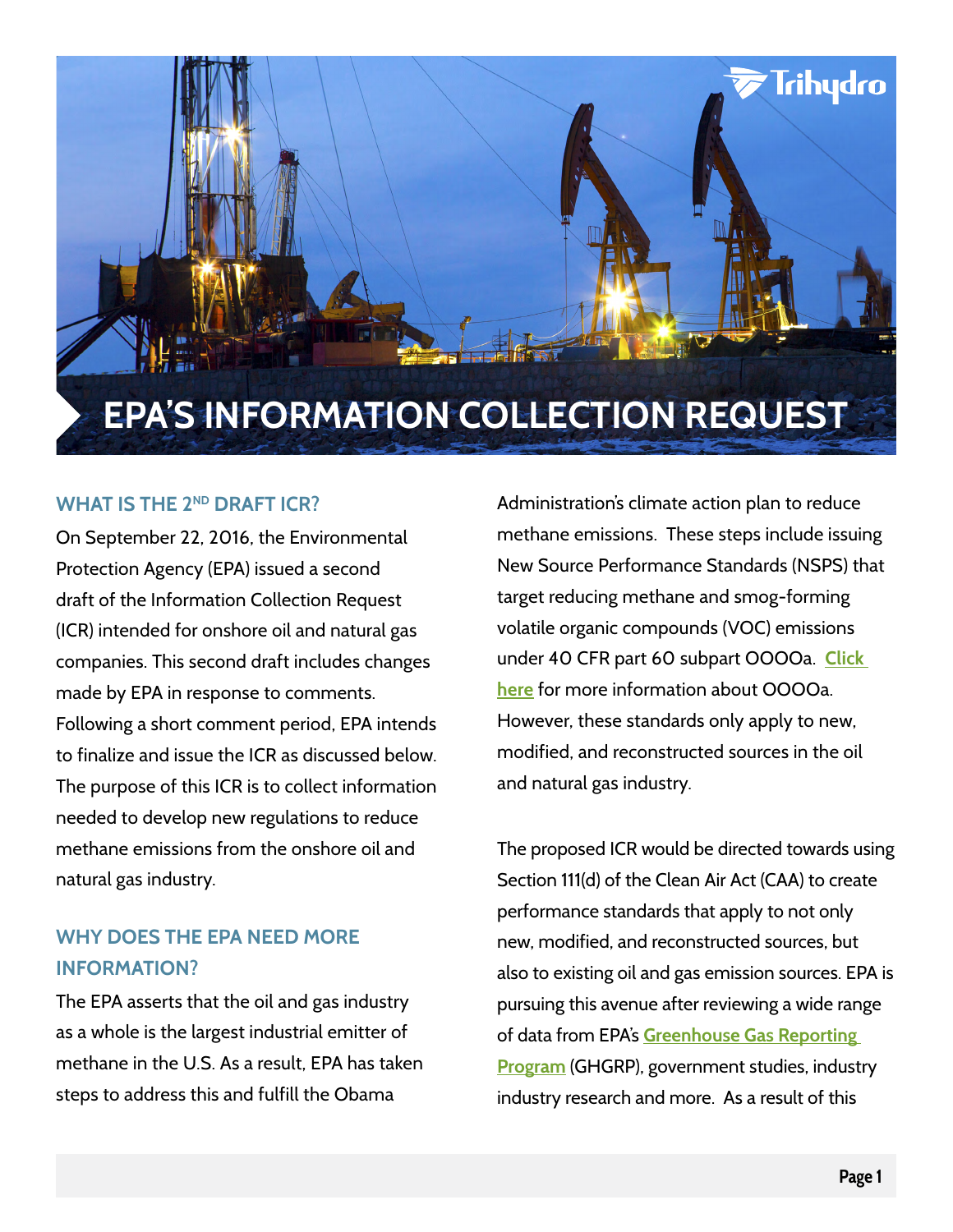review, EPA has determined that existing methane emissions sources (which are not currently covered by the NSPS) are higher than anticipated.

# **WHAT DATA/INFORMATION IS THE EPA SEEKING?**

The second draft ICR consists of two parts, the Operator Survey and a Detailed Facility Survey. Part 1, the Operator Survey, can be thought of as an equipment survey. The Operator Survey seeks company specific information to better understand the types and numbers of equipment used on-site. Part 1 is expected to be sent to 15,000 operators of oil and gas production wells, and requires certification by owner or operator that the data is accurate and complete. It may be submitted electronically or by hard copy.

Part 2, the Detailed Facility Survey, will request more unit specific information and data pertaining to emission controls. It will also request gas venting data, including blowdown activities, maintenance work, and tank flashing. Part 2 is not limited to well production facilities. It will be sent to 3,818 selected oil and gas facilities including production, gas gathering and boosting, processing, etc. EPA expects facilities will have the majority of the information requested readily available; however, equipment surveys will be needed to collect a portion of the information (ex. number of pneumatic devices). Part 2 must be submitted electronically (via the EPA's

**[Electronic Greenhouse Gas Reporting Tool](https://ghgreporting.epa.gov/ghg/login.do)**). EPA states that the ICR is not designed to duplicate

data already reported via federal programs like the Greenhouse Gas Reporting Program. Facilities selected to complete Part 2 are not required to complete the equipment count portion of Part 1. Facilities selected to complete only Part 1 must include equipment counts.

# **WHAT CHANGES HAVE BEEN MADE FOLLOWING THE FIRST DRAFT?**

This second draft takes into account issues brought up in comments following the first draft. Clarification was added to how owners/operators should report well site information and centralized production areas those wells feed. Questions regarding the number of manned/unmanned facilities and sites' access to electricity were moved from Part 1 to Part 2. The EPA also clarified that for Part 2, they will only request detailed information for randomly selected wells and centralized production sites the wells feed, not every well in the industry.

EPA has modified the number of recipients for Part 1 and 2 for the second draft. They now expect Part 1 to be sent to 15,000 owners/operators, 7,500 less than anticipated in the first draft. In addition, EPA increased the number of Part 2 recipients increased from 3,385 to 3,818.

# **WHO WILL BE CHOSEN TO COMPLETE PART 2 ICR?**

The EPA has provided some guidance regarding how facilities will be selected for the Part 2 ICR, but they have not issued a Part 2 mailing list at this time.